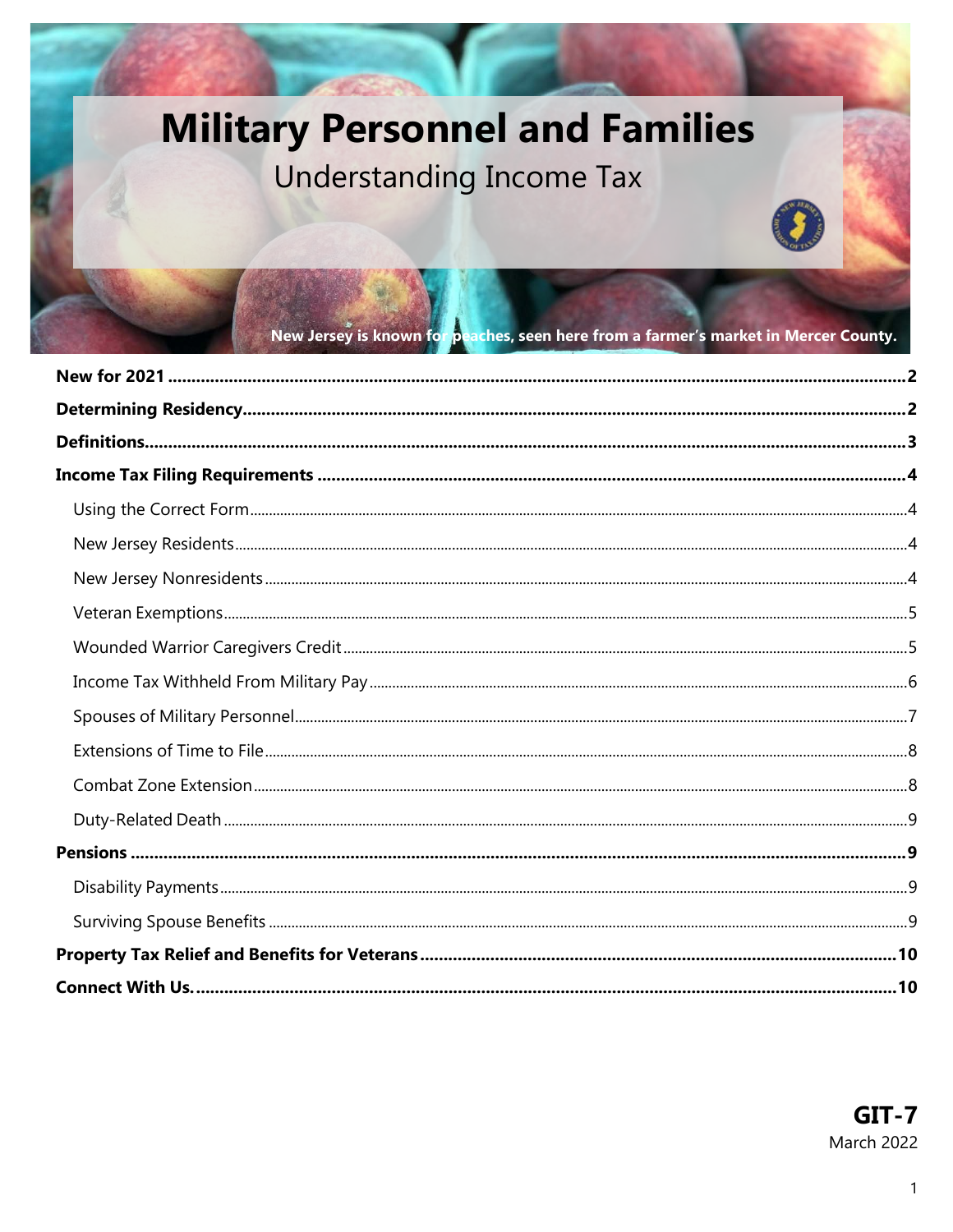

This bulletin provides New Jersey Income Tax information for individual New Jersey resident and nonresident military service members of the United States Armed Forces and their families. All references to "Income Tax" refer to the New Jersey Gross Income Tax Act. (N.J.S.A. 54A:1-1)

### <span id="page-1-0"></span>**New for 2021**

Military pay is **taxable** for New Jersey residents, including combat zone pay received in 2020 and prior.

For Tax Year 2021 and after, *combat pay is not taxable* in New Jersey (P.L. 2020, c. 93). Do not include amounts received as combat zone compensation in your gross income reported on your New Jersey Income Tax return. You can exclude from New Jersey Gross Income Tax the same pay that is excluded for federal income tax purposes using the federal definitions of combat zone pay. This law is not retroactive; for Tax Year 2020 and prior, combat pay is still **taxable** income.

### <span id="page-1-1"></span>**Determining Residency**

New Jersey follows the federal Servicemembers Civil Relief Act, 50 U.S.C. § 3901, et seq. A service member who was a resident of a particular state when entering the service is considered to remain a resident of that state, regardless of where the individual is stationed (50 U.S.C. § 4001). That means an individual remains a resident of New Jersey unless a change of domicile in another state is established. Therefore, when the military posts a service member for duty, the location of the military post does not automatically change their residency for tax purposes.

New Jersey allows a military service member to change residency. In order to change residency and be considered a nonresident for Income Tax purposes, the taxpayer must meet all three of the following conditions for the entire year: the taxpayer did not maintain a permanent home in New Jersey; the taxpayer maintains a permanent home outside of New Jersey; and the taxpayer did not spend more than 30 days in New Jersey during the taxable year.

Service members can change residency to a state outside of New Jersey at any time if they meet the statutory requirements. However, it is important to understand that New Jersey considers objective factors evidencing a definite intent to establish a new residency on a case-by-case basis. New Jersey's explanation of domicile and the determining factors for residency are listed on page 2 of **[GIT-6 Part-Year Residents and Nonresidents](https://www.state.nj.us/treasury/taxation/pdf/pubs/tgi-ee/git6.pdf)**.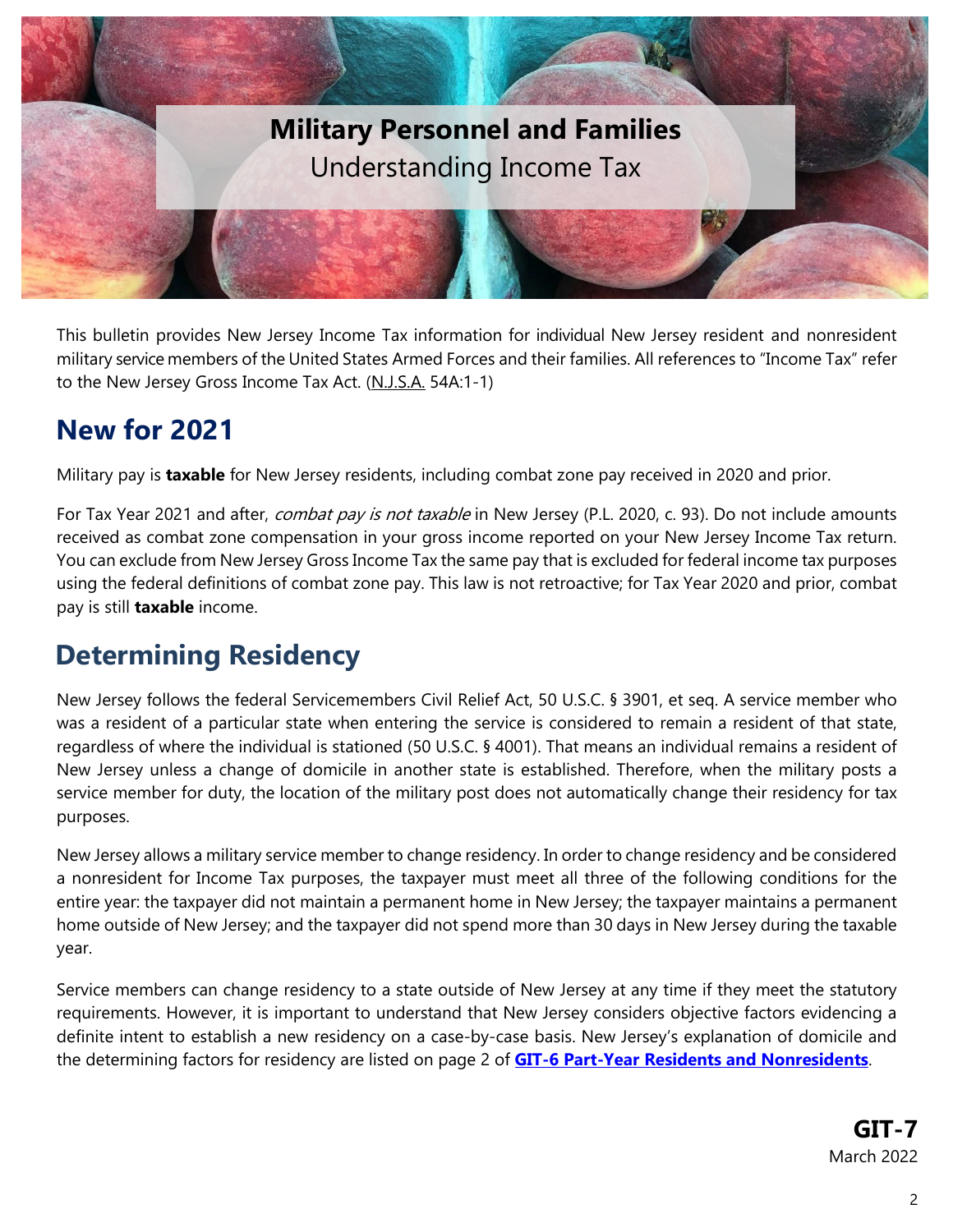

### <span id="page-2-0"></span>**Definitions**

Domicile means the place and state you consider your permanent home; the place you will return to after you have been away on military assignment, been discharged, and/or when you retire from the military. You have only one domicile, although you may have more than one place to live. Your domicile does not change until you move to a new location with the intent to establish a new permanent home there and to abandon your old domicile.

Permanent Home means a residence (house, building, or structure where a person can live) that you maintain permanently as your principal residence, whether you own it or not;

Your home is not considered permanent if you maintain it only during a temporary period of time to accomplish a specific purpose (e.g., military assignment or temporary job assignment).

Residents. If New Jersey was your domicile when you entered the service, you remain a resident for Income Tax purposes until you establish a permanent home in another state.

You are not considered to be maintaining a *permanent home* outside New Jersey if you are temporarily living on base, in a barracks, aboard a ship, off base, or in government quarters outside New Jersey, and have no permanent home in that state.

<span id="page-2-1"></span>However, if you maintain an apartment or a home (either owned or rented) in another state with the intention of remaining outside New Jersey, that residence is considered a *permanent home*. In this case, you are considered a New Jersey nonresident for tax purposes. You should be able to provide proof of your intent to make a permanent home in that state. New Jersey will consider various factors, such as those listed on page 2 of **[GIT-6](https://www.state.nj.us/treasury/taxation/pdf/pubs/tgi-ee/git6.pdf)  [Part-Year Residents and Nonresidents,](https://www.state.nj.us/treasury/taxation/pdf/pubs/tgi-ee/git6.pdf)** on a case-by-case basis to determine whether the residence is intended to be permanent.

Nonresidents. If New Jersey was not your domicile when you entered the service, you do not become a resident of this state when assigned to a duty station here. You are a nonresident for Income Tax purposes if you temporarily work in this state with no intention of making it your permanent home. You will be considered a New Jersey resident only if you establish a permanent home here. The Income Tax Filing Requirements below will tell you when you are required to file a New Jersey Income Tax return.

> **GIT-7** March 2022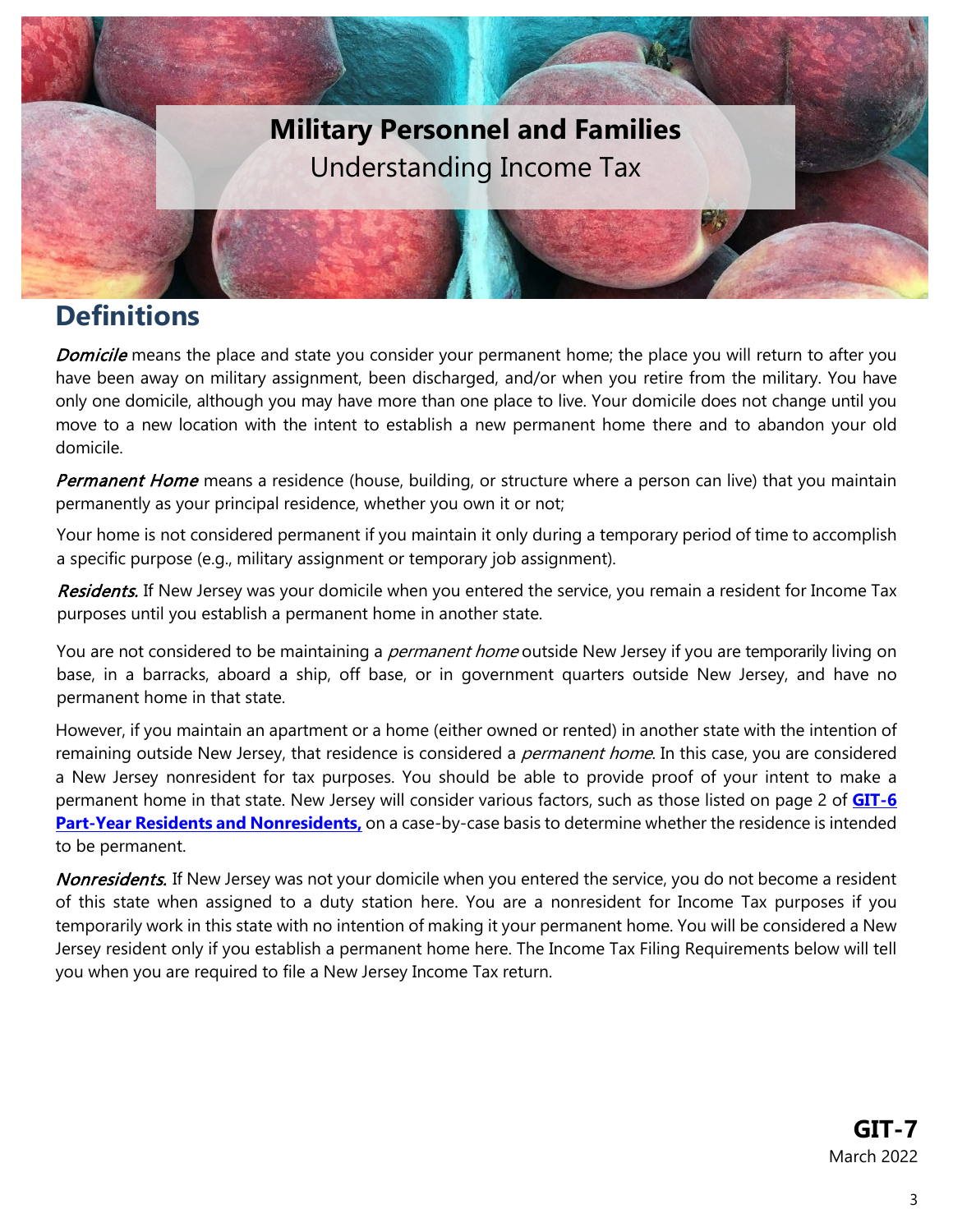

### <span id="page-3-0"></span>**Income Tax Filing Requirements**

Your New Jersey filing status must match your federal filing status unless you meet an exception or have a special circumstance.

<span id="page-3-1"></span>(See **Filing [Status](http://www.state.nj.us/treasury/taxation/pdf/pubs/tgi-ee/git4.pdf)** for information on the exceptions and special circumstances.)

#### **Using the Correct Form**

New Jersey has two personal Income Tax returns for individuals: **[Form NJ-1040](http://www.state.nj.us/treasury/taxation/prntgit.shtml)** for residents and **[Form NJ-](http://www.state.nj.us/treasury/taxation/prntgit.shtml)[1040NR](http://www.state.nj.us/treasury/taxation/prntgit.shtml)** for nonresidents. New Jersey does not have a part-year return.

You may need to file either Form NJ-1040, Form NJ-1040NR, or both, depending on your residency status and your sources of income. See the Income Tax return instructions and **Part-Year Residents and [Nonresidents](http://www.state.nj.us/treasury/taxation/pdf/pubs/tgi-ee/git6.pdf)** for information on how to complete a part-year return.

#### <span id="page-3-2"></span>**New Jersey Residents**

New Jersey residents **must pay tax on all their income, regardless of where it is earned**, unless it is specifically not taxable under New Jersey law.

Military pay is **taxable** for New Jersey residents, including combat zone pay received in 2020 and in prior years.

For Tax Year 2021 and after, combat pay is *not taxable* in New Jersey (P.L. 2020, c. 93). Do not include amounts received as combat zone compensation when reporting your gross income on a New Jersey Income Tax return (Form NJ-1040). You can exclude from New Jersey Gross Income Tax the same pay that is excluded for federal income tax purposes using the federal definitions of combat zone pay. This law is not retroactive. For Tax Year 2020 and prior, combat pay is still **taxable** income.

Mustering-out payments, subsistence and housing allowances, and U.S. military pension and survivor's benefit payments are not taxable.

#### <span id="page-3-3"></span>**New Jersey Nonresidents**

**Nonresidents are taxed only on income they receive from New Jersey sources**. The military compensation you receive while stationed here – including mustering-out payments, subsistence housing allowances, and U.S. military pension and survivor's benefit payments – is *not taxable*.

If you received non-military income from New Jersey sources, you must file **[Form NJ-1040NR](http://www.state.nj.us/treasury/taxation/prntgit.shtml)**. Your tax is

**GIT-7** March 2022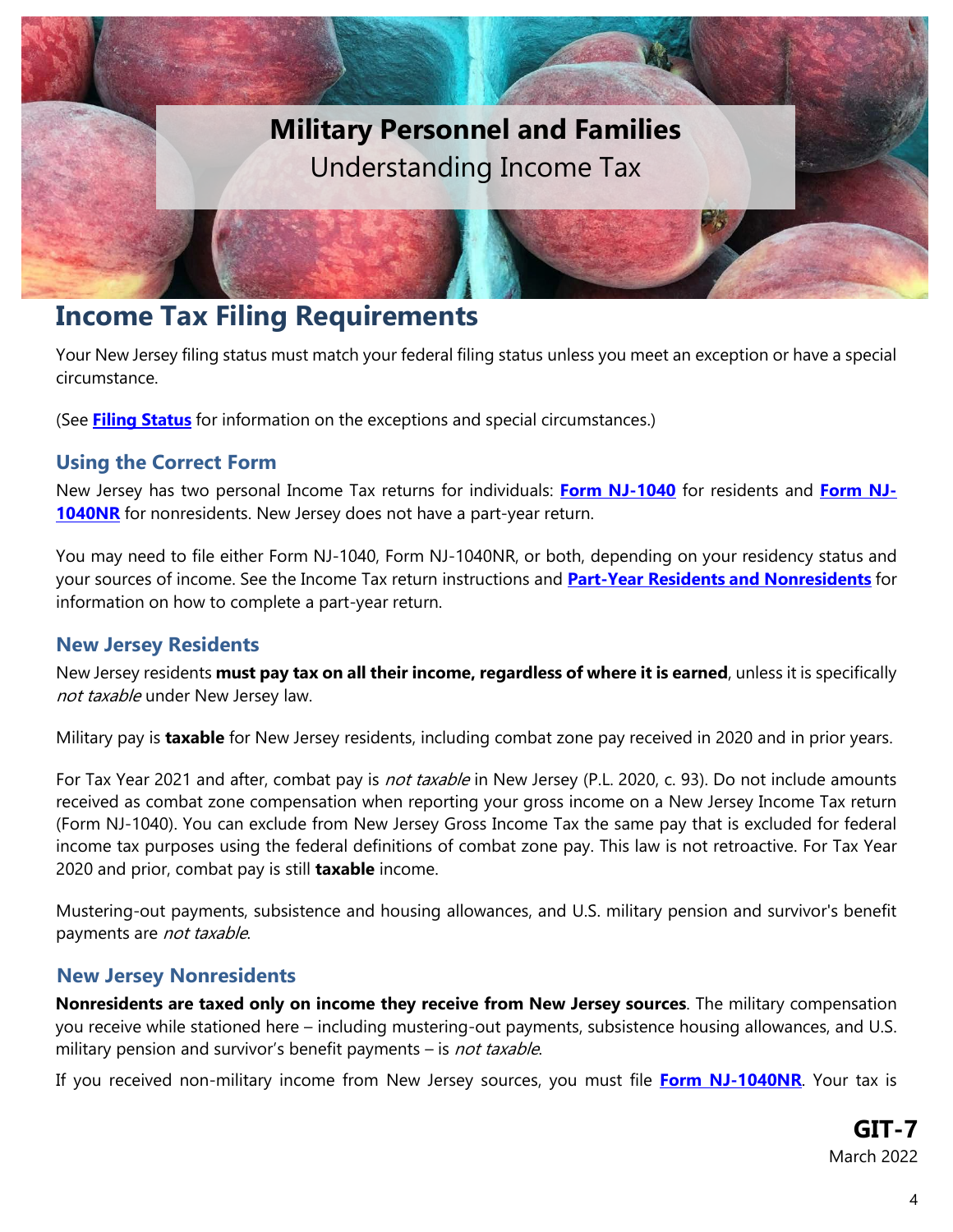

calculated on income from all sources (as if you were a New Jersey resident) and then prorated based on the amount of that income that comes from New Jersey sources.

When completing Form NJ-1040NR, do not include your military pay on the wages line in either Column A (amount of gross income everywhere) or Column B (amount from New Jersey sources). File Form NJ-1040NR if you or your spouse have income from New Jersey sources<sup>\*</sup> other than your military pay and your income from all sources on Line 29 is more than \$20,000 (or \$10,000 if your filing status is single or married/CU partner, filing separate return).

Examples of New Jersey source income include:

- Civilian income you earn from a job while off duty in New Jersey;
- Income or a gain from property located in New Jersey, whether owned by you or your civilian spouse; or
- Income from a business, trade, or profession carried on in this state, whether earned by you or your civilian spouse.

**\*New Jersey source income does not include** a civilian spouse's wages earned in New Jersey if they qualify as a nonresident under the federal Military Spouses Residency Relief Act. When filing Form NJ-1040NR, the civilian spouse reports New Jersey wage income in Column A (amount of gross income everywhere) but not in Column B (amount from New Jersey sources).

#### <span id="page-4-0"></span>**Veteran Exemptions**

You can claim a \$6,000 exemption on Line 9 of the return if you are a military veteran who was honorably discharged or released under honorable circumstances from active duty any time before the last day of the tax year. To prove that you are qualified to receive the exemption, you must send us **[acceptable documentation](https://www.state.nj.us/treasury/taxation/military/vetexemption.shtml)** showing that you were released under honorable circumstances.

#### <span id="page-4-1"></span>**Wounded Warrior Caregivers Credit**

The Wounded Warrior Caregivers Relief Act provides a tax credit to qualified family caregivers who take care of a military service member who has a disability sustained in any war or conflict on or after September 11, 2001.

You are eligible for this credit on Line 61 of the return if you are a resident of New Jersey who provided care for a relative who is a qualifying armed services member. Your gross income must be \$100,000 or less (married, filing jointly; head of household; qualifying widow(er)) or \$50,000 or less (single or married, filing separately). Complete **[Schedule NJ-WWC](https://www.state.nj.us/treasury/taxation/pdf/current/schedulenjdop-wcc.pdf) to calculate the credit**. If two or more people care for the same person, their credit is based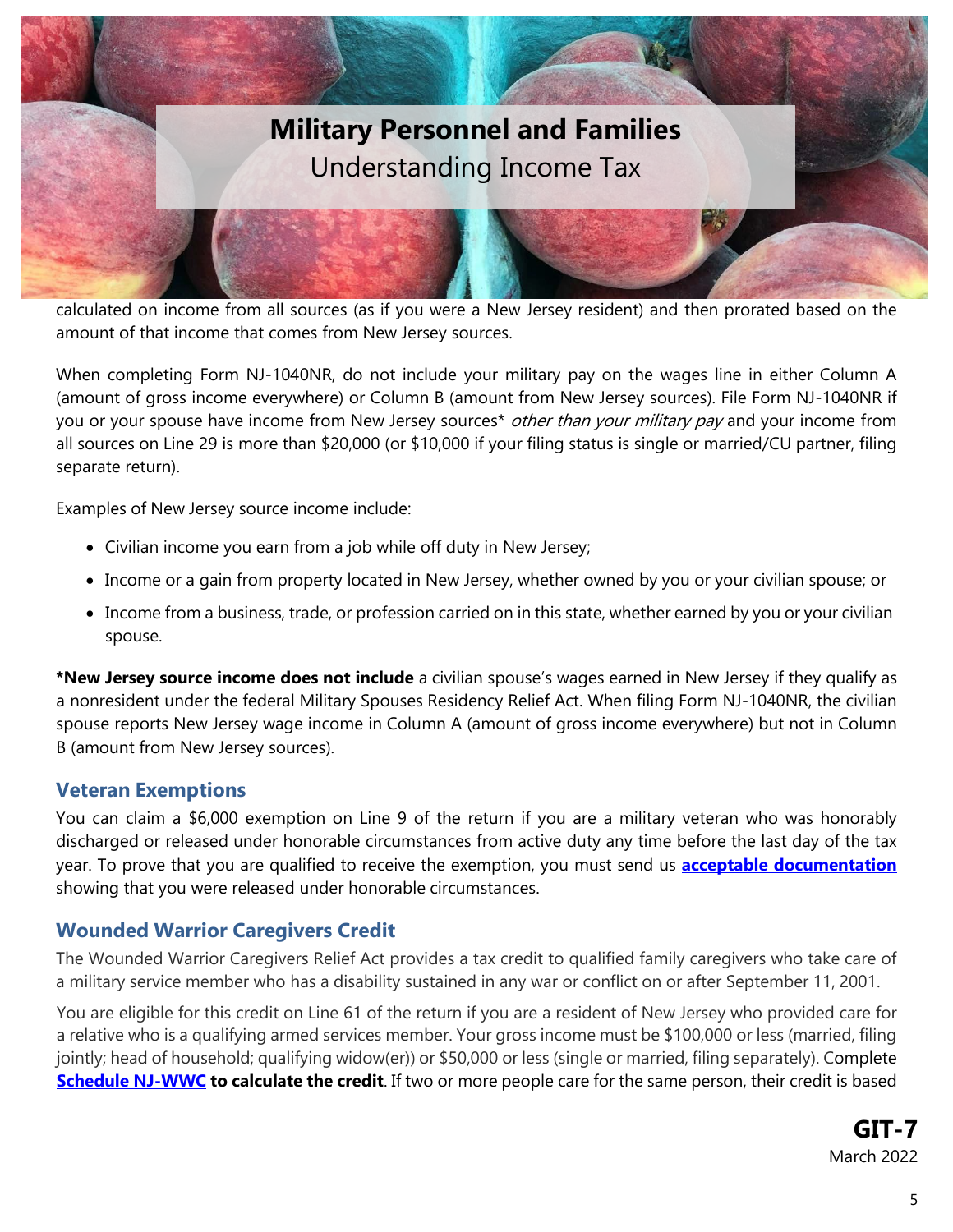

on their share of total care expenses for the year. If you claim the credit, you will be asked to provide copies of the following:

- Your Schedule NJ-WWC;
- The letter from the Department of Veterans Affairs (VA) stating that the qualified armed service member hasIndividual Unemployability status; and
- Your most recent VA benefit letter.

Part-year residents must use their income for **the entire year** when determining eligibility.

(For information regarding a qualifying relative or a qualifying armed services member, see the **[Form NJ-1040](https://www.state.nj.us/treasury/taxation/pdf/current/1040i.pdf) [instructions](https://www.state.nj.us/treasury/taxation/pdf/current/1040i.pdf)**.)

#### <span id="page-5-0"></span>**Income Tax Withheld From Military Pay**

Your military pay is not taxable if your domicile was New Jersey when you entered the military, but you changed your state of domicile from New Jersey to some other place, or you satisfied the conditions for **[nonresident](#page-2-1) [status](#page-2-1)**.

If you meet the conditions for nonresident status, file federal Form DD-2058-1, State Income Tax Exemption Test Certificate, with your payroll or finance officer to stop New Jersey Income Tax from being withheld from your military pay. **Do not file** this certificate with the New Jersey Division of Taxation.

**Native American service members** must file federal Form DD-2058-2 with the payroll or finance officer to claim exemption from State Income Tax withholding on your service pay. This form requires you to provide the name of the tribe to which you belong and the name of the reservation or location in Indian Country claimed as your primary residence.

If New Jersey Income Tax was withheld from your military pay in error, you must file a nonresident return (**[Form](http://www.state.nj.us/treasury/taxation/prntgit.shtml) [NJ-1040NR](http://www.state.nj.us/treasury/taxation/prntgit.shtml)**) to obtain a refund of the tax withheld. The income section of the New Jersey nonresident return has two columns: Column A, income from everywhere, and Column B, income from New Jersey sources.

If your only source of New Jersey income is your military pay, complete your nonresident return as follows:

- Enter in Column A the amount of your income from everywhere (excluding your military pay);
- Enter zero on the wages line and zero on the gross income line in Column B for the amount of income from New Jersey sources;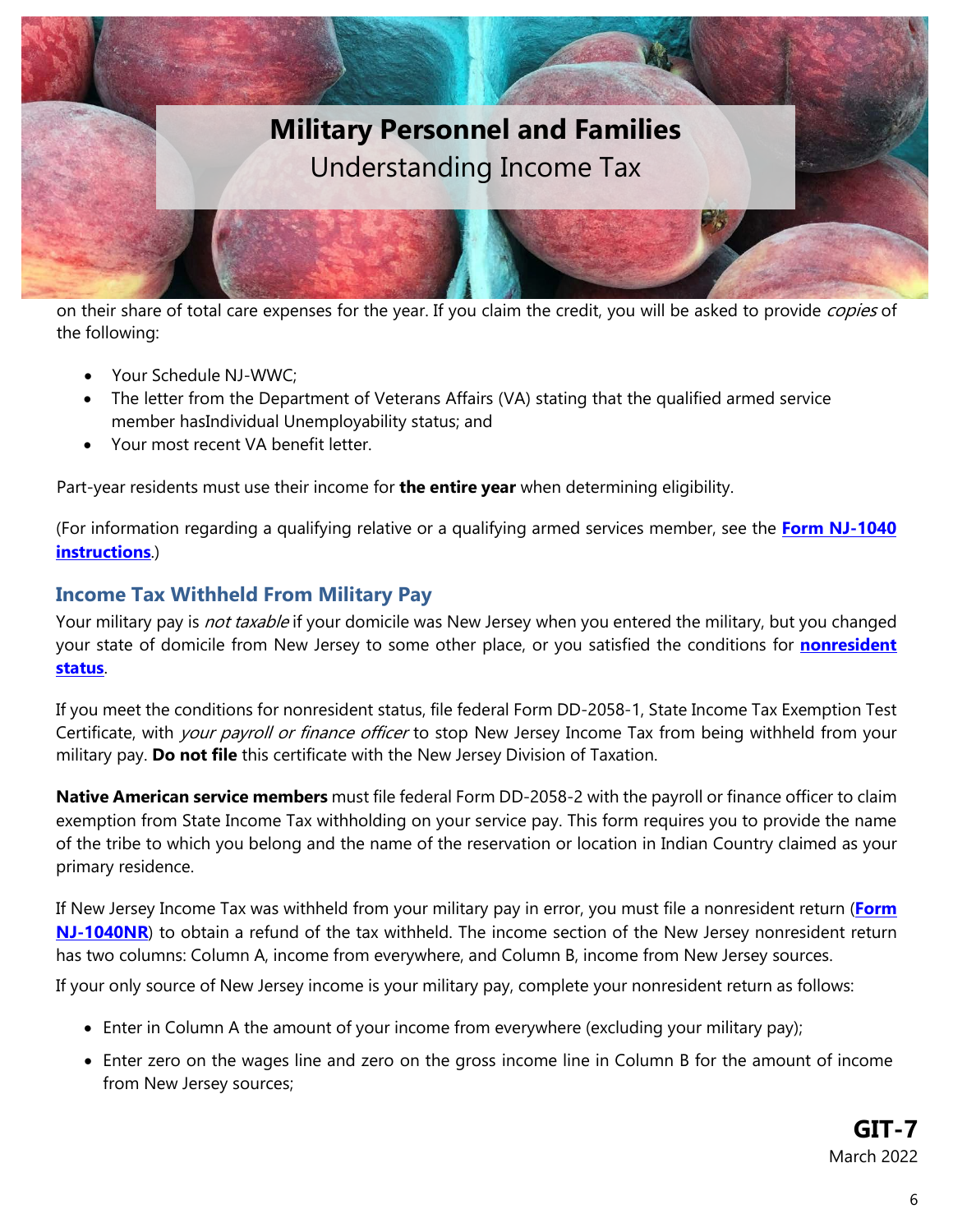

- Enter the amount of New Jersey Income Tax withheld on the appropriate line and complete the "overpayment" and "refund" lines;
- Enclose a statement explaining how you satisfied the conditions for nonresident status.

#### <span id="page-6-0"></span>**Spouses of Military Personnel**

Spouses of military personnel can choose one of three locations as their legal residence: their home state, their military spouse's home state, or the state where that spouse is stationed for military reasons. Federal law allows spouses of military personnel to choose the same legal residence as the service member for state and local tax purposes. Spouses can make this choice even if they:

- Never lived in that state; or
- Did not live with the service member spouse during the year.

When a spouse who chooses to be treated as a New Jersey resident had income during the year, they must file a resident return (**[Form NJ-1040](http://www.state.nj.us/treasury/taxation/prntgit.shtml)**) and report **income from all sources** (both inside and outside New Jersey), including wages.

A spouse who lives in New Jersey but chooses to be a nonresident of New Jersey does not have to pay Income Tax on wages earned in New Jersey. They must file **Form [NJ-165](http://www.state.nj.us/treasury/taxation/pdf/current/nj165.pdf)**, Employee's Certificate of Nonresidence in New Jersey, with their employer to claim an exemption from New Jersey Income Tax.

Nonresident civilian spouses must pay Income Tax on all other types of income from New Jersey sources, such as a gain from selling property in New Jersey. (See *New Jersey Nonresidents* for more information about Income Tax filing requirements.)

In addition, wages earned in New Jersey by a spouse who lives outside the state are **taxable**. Those wages must be reported as income from New Jersey sources in Column B of Form NJ-1040NR. A spouse who lives outside New Jersey *cannot use* Form NJ-165 to claim an exemption from New Jersey Income Tax.

If your wages are *not taxable* under the Military Spouses Residency Relief Act, and you had tax withheld or made estimated payments in error, you must file a nonresident return (**Form [NJ-1040NR](http://www.state.nj.us/treasury/taxation/prntgit.shtml)**) to get a refund.

The income section of the New Jersey nonresident return has two columns: Column A, income from everywhere, and Column B, income from New Jersey sources. If you and your military spouse file a joint return and had no income from New Jersey sources other than your own New Jersey wages, complete your nonresident return as follows: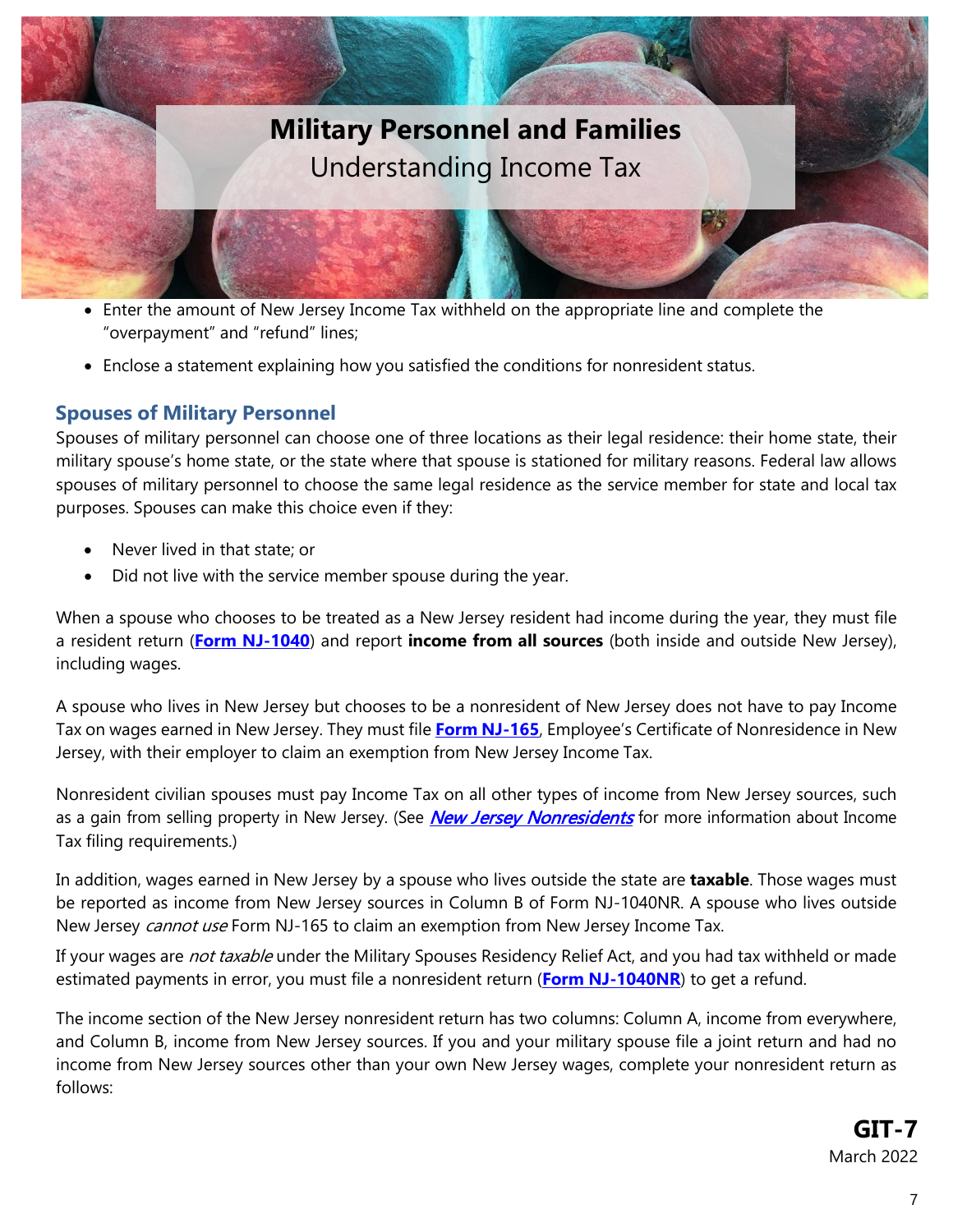

- Enter in Column A the amount of your income from everywhere (if filing a joint return, do not include your spouse's military pay);
- Enter zero on the wages line and zero on the gross income line in Column B for the amount of income from New Jersey sources;
- Enter the amount of New Jersey Income Tax withheld, or estimated payments made on the appropriate lines. Complete the "overpayment" and "refund" lines;
- If filing a paper return, enclose a *statement of explanation*, written by you, that references the Military Spouses Residency Relief Act along with a copy of your spousal military identification card. Write "Military Spouse" at the top of the return.

#### <span id="page-7-0"></span>**Extensions of Time to File**

Special rules apply to members of the Armed Forces of the United States and civilians providing support.

We will retroactively grant a six-month extension if you are on active duty and cannot file on time because of distance, injury, or hospitalization as a result of your service. You must enclose an explanation when filing your return. Otherwise, **[normal](https://www.state.nj.us/treasury/taxation/njit17.shtml) rules** apply.

#### <span id="page-7-1"></span>**Combat Zone Extension**

New Jersey allows extensions of time to file Income Tax returns and pay any tax due for people serving in combat zones. You must be a member of the Armed Forces, or a civilian providing support to the Armed Forces serving in an area that has been declared a "combat zone" by executive order of the President of the United States or a "qualified hazardous duty area" by federal statute. Once you leave the combat zone, or qualified hazardous duty area, you have 180 days to file your New Jersey tax return and pay any tax due.

In addition, if you are hospitalized outside New Jersey as a result of injuries you received while serving in a combat zone, or qualified hazardous duty area, the deadline is extended for 180 days from the last day of continuous hospitalization outside New Jersey.

If, while serving in a combat zone or qualified hazardous duty area, you become a prisoner of war or are officially declared to be "missing in action," you are considered to be serving in the combat zone or qualified hazardous duty area as long as you retain that status for military purposes.

Enclose a statement of explanation with your return when you file. We will not assess interest or penalties during a valid extension for service in a combat zone, or qualified hazardous duty area. This extension also applies to a taxpayer's spouse who files a joint return.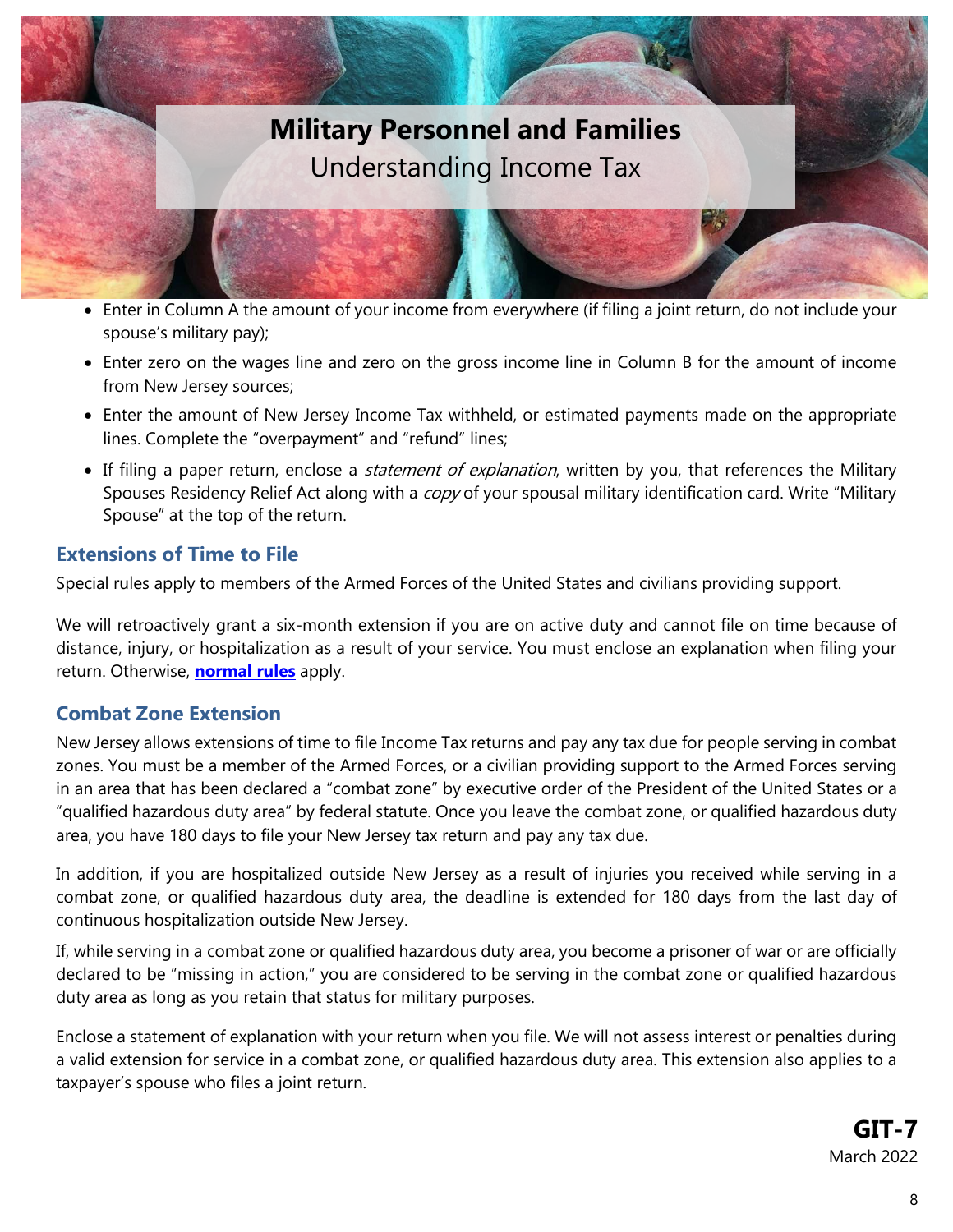

#### <span id="page-8-0"></span>**Duty-Related Death**

If a service member dies in a combat zone, or qualified hazardous duty area, as a result of wounds, disease, or injuries received there, we will not assess Income Tax for the tax year in which the death occurred. We also will not assess tax for previous years during which the member served in the combat zone or qualified hazardous duty area. The decedent's estate does not have to file Income Tax returns for those years.

The estate is entitled to a refund of any taxes the deceased paid (such as withholdings, estimated payments, or if they had a credit from a prior year) while serving in the combat zone, or qualified hazardous duty area. The estate can file a tax return for a refund of the full amount of the tax paid. We also will cancel any assessments of unpaid tax.

### <span id="page-8-1"></span>**Pensions**

New Jersey **does not tax** U.S. military pension and survivor's benefit payments, most of which are issued by the U.S. Defense Finance and Accounting Service. Military pensions are those resulting from service in the U.S. Army, Navy, Air Force, Marine Corps, or Coast Guard. Do not report your military pension or survivor's benefit on your New Jersey Income Tax return.

New Jersey **does tax** federal civil service pensions or annuities issued by the U.S. Office of Personnel Management even if the pension or annuity is based on credit for military service. You must report your civil service pension or annuity on your New Jersey Income Tax return.

(See **[Retirement](https://www.state.nj.us/treasury/taxation/pdf/pubs/tgi-ee/git1&2.pdf) Income** for information on how to report pension income – other than exempt military pension income – on your Income Tax return.)

#### <span id="page-8-2"></span>**Disability Payments**

New Jersey does not tax total and permanent disability income if you are considered disabled under the federal Social Security Act. **Do not** report these payments on your New Jersey Income Tax return. To qualify, you must be receiving a U.S. military disability pension or survivor benefit payments, or U.S. Department of Veterans Affairs Disability Compensation.

#### <span id="page-8-3"></span>**Surviving Spouse Benefits**

When military retirees accept a reduced U.S. military pension as a result of joining the Survivor Benefit Plan (SBP), the reduced pension amount they receive is *not taxable* for New Jersey Income Tax purposes regardless of the recipient's age or disability status. After the military retiree's death, the amount paid to the surviving beneficiary also is *not taxable* as pension income.

> **GIT-7** March 2022